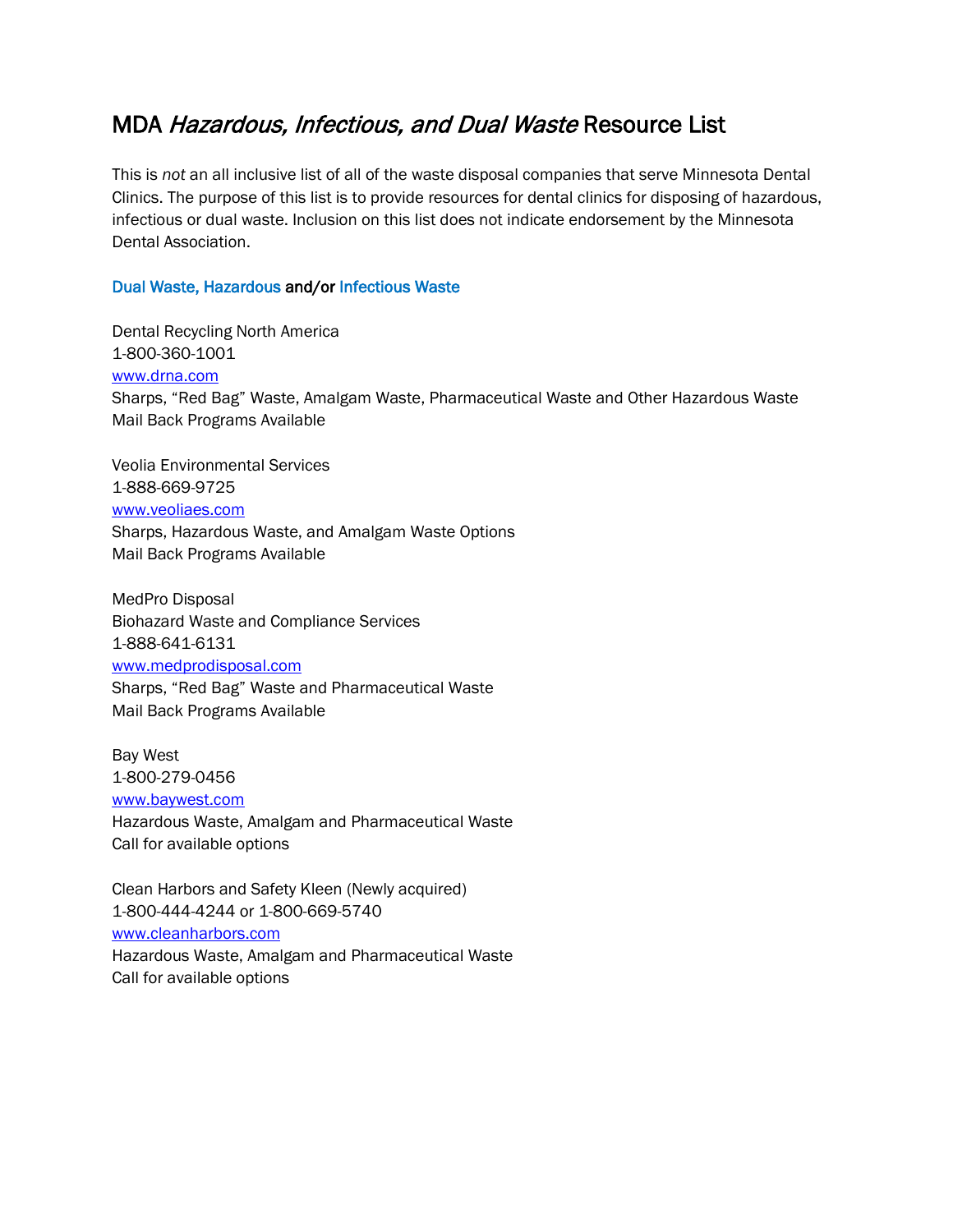XMed Disposal 1-866-735-9709 [www.xmeddisposal.com](http://www.xmeddisposal.com/)

Sharps, "Red Bag" Waste and Pharmaceutical Waste Mail Back Programs Available

Waste Management Go on website to locate telephone number for your nearest facility using your zip code. [www.wm.com](http://www.wm.com/) Sharps, Hazardous Waste, Amalgam Waste Mail Back Programs Available

Solmetex Inc. 1-800-216-5505 [www.solmetex.com/dental](http://www.solmetex.com/dental) Sharps, "Red Bag" Waste, Amalgam Waste and Separators, Other Hazardous Waste Mail Back Programs Available

LB Medwaste 8550 Development Court Wausau, WI 54401 Phone: 715-842-2048 Mobile: 888-526-3392 Fax: 715-845-5310 [sales@lbmedwaste.com](mailto:sales@lbmedwaste.com) [http://lbmedwaste.com](http://lbmedwaste.com/)

Medical & Infectious Waste Removal, Pharmaceutical Waste Removal, Hazardous Waste Removal, Universal Waste Removal, Sharps Collection & Disposal, Dental Amalgam Removal

**HealthFirst** 1-800-331-1984 or 1-425-775-2374 Fax: [CustomerService@healthfirst.com](mailto:CustomerService@healthfirst.com) [http://www.healthfirst.com](http://www.healthfirst.com/)

Sharps Management and Amalgam waste recovery solution

Sharps and "Red Bag" Waste (Infectious, biohazard, blood soaked gauze, extracted teeth etc.)

GRP & Associates 1-800-207-0976 [www.sharpsdisposal.com](http://www.sharpsdisposal.com/) Sharps and "Red Bag" Waste Mail Back Programs Available